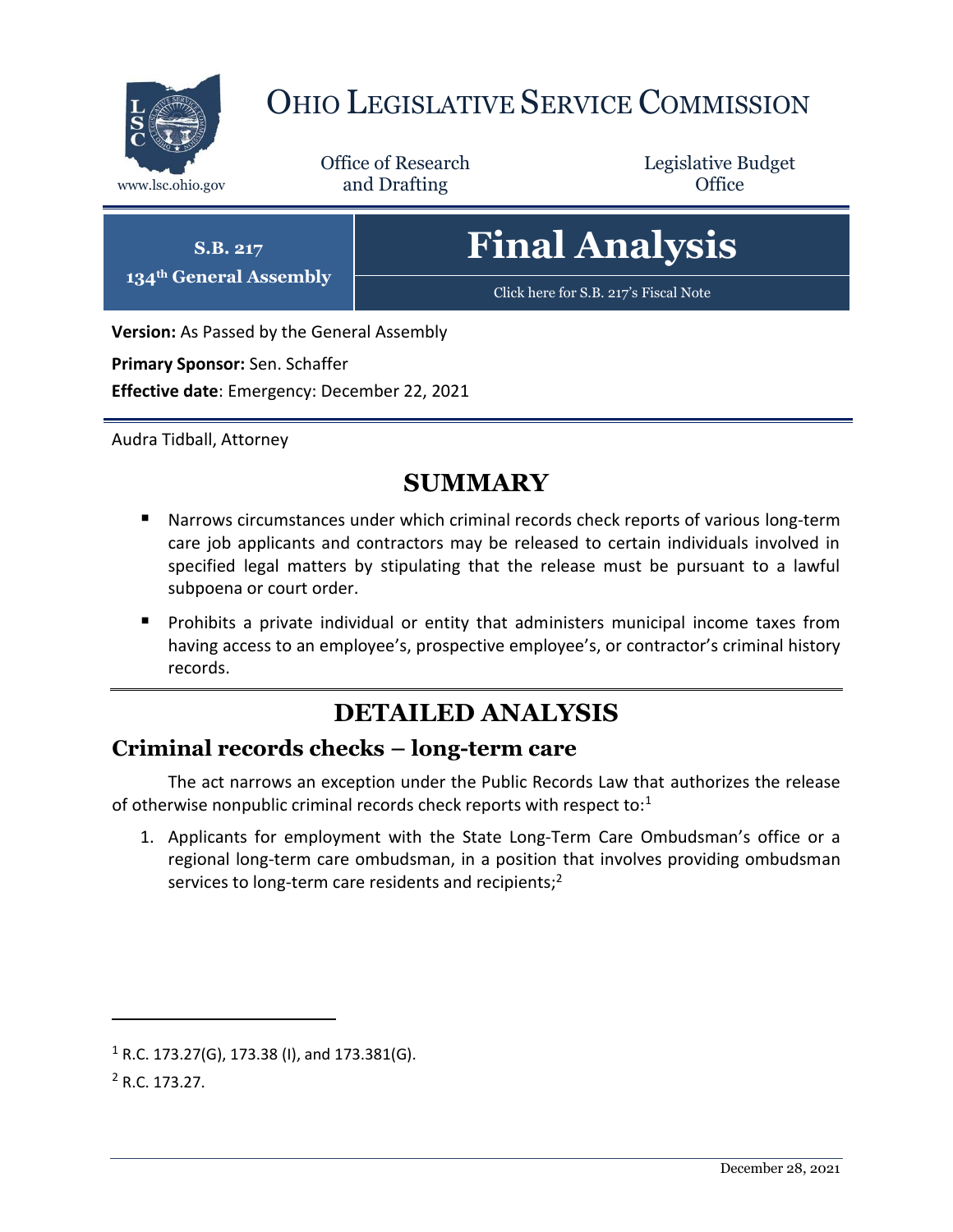- 2. Applicants for employment with an Area Agency on Aging, a PASSPORT administrative agency, a provider or subcontractor under a Department of Aging program, or a consumer, in a position that involves providing direct care to consumers; $3$
- 3. Applicants for and holders of community-based long-term care certificates, contracts, or grants.<sup>4</sup>

Under continuing law, these criminal records check reports are generally not subject to disclosure under the Public Records Law, but a court, hearing officer, or "other necessary individual" may access a report in a case dealing with (1) a denial of the person's employment or refusal to issue a certificate, contract, or grant, (2) the person's employment or unemployment benefits or revocation of a certificate, contract, or grant, or (3) a civil or criminal action regarding Medicaid or a Department of Aging program. The act's change addresses the "other necessary individuals" in these cases by stipulating that their access must be pursuant to "a lawful subpoena or court order." The access by courts and hearing officers is unchanged.<sup>5</sup>

#### **Municipal income tax administration**

Under continuing law, a municipal corporation may directly administer and collect an income tax it levies or it may contract with a third party to do so. These third parties may include another municipal corporation, the Central Collection Agency (CCA), the Regional Income Tax Agency (RITA), or a private organization. RITA is a regional council of governments that administers municipal income taxes of member municipalities.<sup>6</sup> CCA is a similar organization operated by the City of Cleveland, though it is not registered or organized as a regional council of governments.<sup>7</sup> With the exception of the municipal net profits tax, which is administered and collected by the Department of Taxation for businesses that opt for state administration of the tax, municipal corporations maintain discretion to determine whether to undertake tax administration responsibilities or outsource administration to another party. Once chosen, Ohio law imposes various responsibilities on the tax administrator.

One such responsibility is the requirement that a tax administrator order a criminal background check for any employee, prospective employee, or contractor of a municipality or regional council of government that will have access to confidential federal income tax information. The tax administrator must request the Superintendent of the Bureau of Criminal

 $\overline{a}$ 

<sup>3</sup> R.C. 173.38.

<sup>4</sup> R.C. 173.381.

 $5$  R.C. 173.27(G), 173.38(I), and 173.381(G).

<sup>6</sup> See R.C. Chapter 167, not in the act. See also Regional Income Tax Agency (RITA), *RITA Municipalities*, available at [https://www.ritaohio.com/Municipalities,](https://www.ritaohio.com/Municipalities) and Ohio Auditor of State, *Councils of Governments (COG) Registration*, available at [https://ohioauditor.gov/local/cog/CogListing.aspx.](https://ohioauditor.gov/local/cog/CogListing.aspx)

<sup>&</sup>lt;sup>7</sup> See City of Cleveland – Division of Taxation, CCA Member Municipalities, available at [http://ccatax.ci.cleveland.oh.us/?p=ccamap.](http://ccatax.ci.cleveland.oh.us/?p=ccamap)